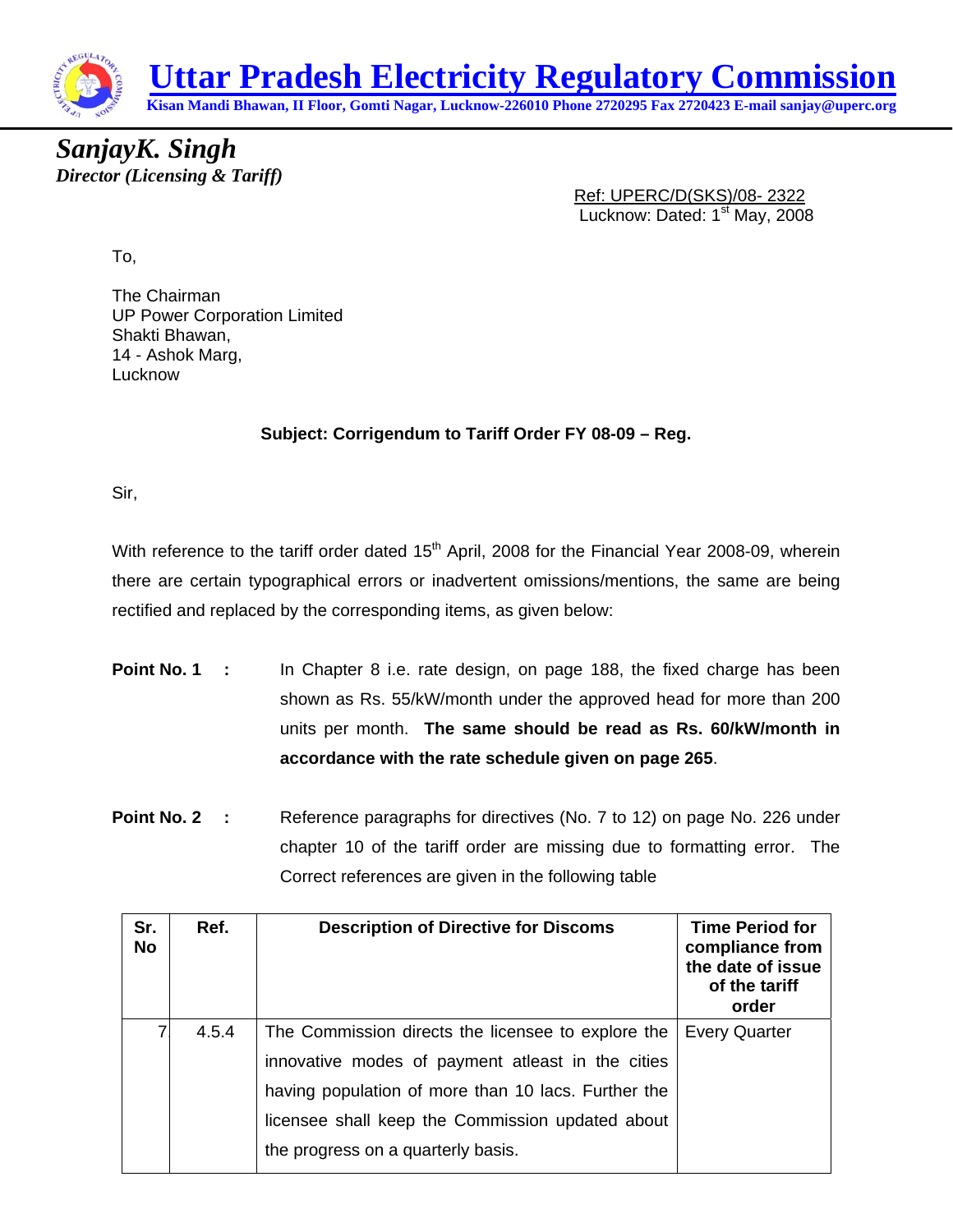

## **Uttar Pradesh Electricity Regulatory Commission**

**Kisan Mandi Bhawan, II Floor, Gomti Nagar, Lucknow-226010 Phone 2720295 Fax 2720423 E-mail sanjay@uperc.org**

| 8.  | 4.7.8  | The licensees are directed to submit the monthly<br>progress report on implementation of the scheme<br>devised in the tariff order of FY 2006-07 linked with<br>reduction of losses at transformer level.                                             | <b>Every Month</b> |
|-----|--------|-------------------------------------------------------------------------------------------------------------------------------------------------------------------------------------------------------------------------------------------------------|--------------------|
| 9.  | 4.9.4  | The Commission directs licensees to submit the<br>amount of security deposit adjusted in April 2007 and<br>April 2008 against each category and for each<br>discom/licensee within 3 months from the date of<br>issue of this tariff order.           | 3 Months           |
| 10. | 4.13.4 | The Commission directs the licensees to submit the<br>consumption history of off-peak and peak period for<br>HV-2 category of consumers for FY 2006-07 and FY<br>2007-08 to assess the revenue impact of the<br>application of TOD rates.             | 2 Months           |
| 11. | 4.17.2 | The Commission directs the licensees to comply with<br>the previous year tariff order directive and submit<br>study report on load requirement per tonne in case of<br>Arc & Induction furnace within one month from the<br>date of the tariff order. | 1 Month            |
| 12. | 4.17.8 | The Commission directs the licensees to submit the<br>report on cost of service as specified in section 6.3 of<br>Distribution Tariff Regulations 2006 along within<br>three months from the date of tariff order.                                    | 3 Months           |

## **Point No. 3 :** Under Point No. 11 of the Rate Schedule for FY 2008-09 i.e. **Special Tariff for Air Conditioning Loads** following proviso would be read at the end of the clause -

*"Provided that if the actual AC load exceeds the normative figure of 1.5 tonne/5 kW then the imposition of additional charge under this head shall be calculated subject to upper restriction of norm i.e. 1.5 tonne/5 kW.* 

*Provided further that domestic load, if existing and is a part of the bulk load, should be excluded and spared from the application of these tariffs.*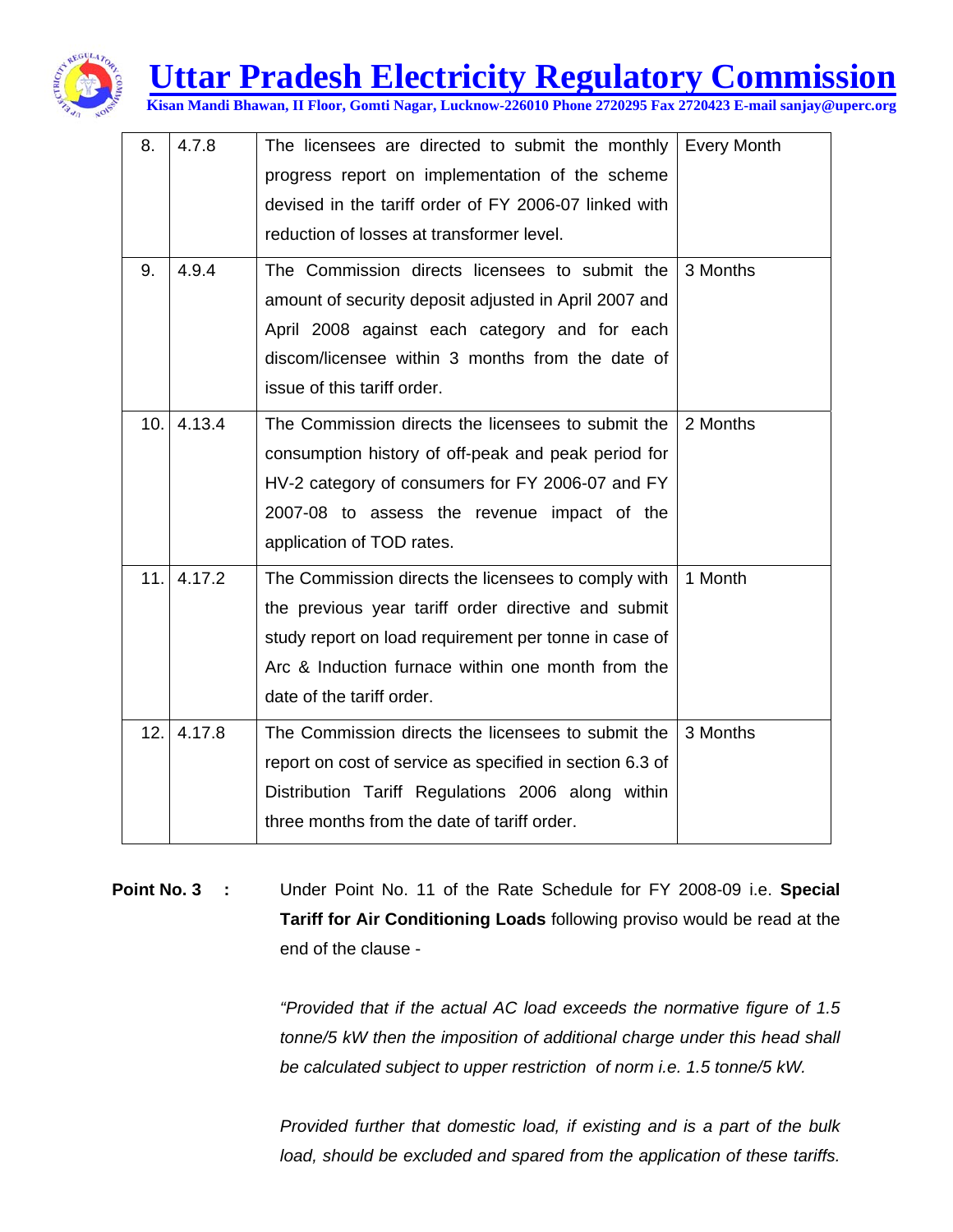

*However, if difficulty arises in segregating the domestic load then the same would be taken as 25% of the overall bulk load."*

**Point No. 4 :** Note 1 under sub point 2 i.e. **Others** of point No 3 i.e. **rate of charge** under Rate Schedule LMV-1 would be read as under:

> *"For all domestic consumers the maximum demand during the month recorded by the meter has to be essentially indicated in their monthly bills. However, this condition would be mandatory only in case meter reading is done by the licensee. Accordingly, if the bill is being prepared on the basis of reading being submitted by the consumer then the consumer would not be liable to furnish maximum demand during the month and his bill would not be held back for lack of data on maximum demand. Recording of such maximum demand will be used for the purposes of system planning and consumer education in the current tariff year."*

> *This note would also be inserted below the table given in sub point (c) i.e. in all other cases under point 3 i.e. Rate of Charge under LMV-2 Rate Schedule.*

**Point No. 5 :** Annexure VI (A) para 1 Other Provisions ((ii) to be read as under :

*"In the event of transfer of the employee, this tariff shall be applied at the new place of posting only when a certificate has been obtained from the concerned Executive Engineer of the previous place of posting, that the supply under this tariff has been withdrawn at previous place of posting. Further, the employee shall also be required to submit an affidavit that he is not availing the benefit of LMV-10 connection anywhere else in the State."* 

**Point No. 6 :** On page 182, bullet No. 8, which reads as under

*"To discourage unbridled use of air conditioners, for better and equitable management of demand during summer season, and additional flat rate*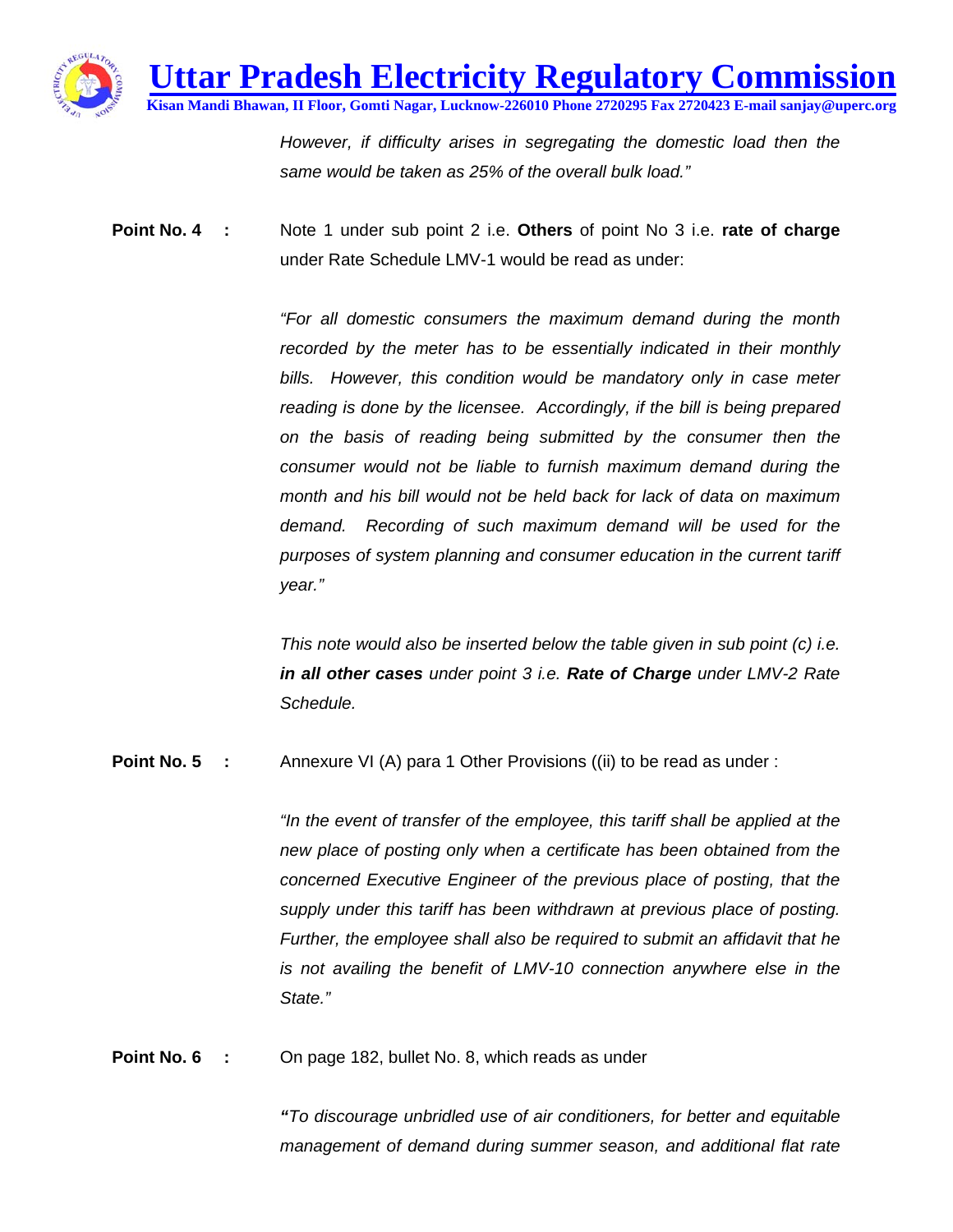**Uttar Pradesh Electricity Regulatory Commission**

**Kisan Mandi Bhawan, II Floor, Gomti Nagar, Lucknow-226010 Phone 2720295 Fax 2720423 E-mail sanjay@uperc.org**

*of Rs. 150/tonne of actual AC load introduced on consumers with load above 5 kW under LMV-2, LMV-4, LMV-6 and HV-1 (with the exception of* 

 *single point consumers feeding to multiple individuals i.e. consumers falling under point 1(c) of HV-1 rate schedule). Flat tariffs for AC loads to apply during the period April to September."* **Should not contain LMV-6, as given in the 4th line of the provision , in accordance with the rate schedule.** 

- **Point No. 7** : On page No. 298 under charged for Tatkal Vidyut Sanyojan (Tatkal Connection) word LMV-1 is printed twice, which should be read as LMV-1, LMV-2 and LMV-9 categories
- **Point No. 8** : In point No. 9(a) under General Provisions for Rate Schedule for FY 2008-09 at page No 259, word "metering" stands deleted from  $2^{nd}$  line.
- **Point No. 9** : Para 8.13, page No. 172 would be read as under after insertion of words LMV-1, LMV-2 or LMV-6 category in the  $3<sup>rd</sup>$  line from the bottom thereby making the content of the para consistent with the corresponding provision of Rate Schedule –

*"Further, it requires to be emphasized that while designing the rates of charge, as applicable to HV categories, and also in some LMV categories, the Commission endeavoured to create rate bands in a manner so that high voltage consumers (excluding HV-1 category) averaged across the voltage levels and consumers involved in commercial activities form two distinct band slightly above cost of serve*  while, all consumption related to public utilities, where profit is not an *objective, have been aligned in one band and the tariffs for this band is made to reflect more or less average cost of service. The Commission has also made a conscious effort not to burden the honest consumers and accordingly, under the scheme if a consumer of LMV-1, LMV-2 or LMV-6 category gives his willingness to the licensee to get installed a meter outside his premises for the purposes of metering and billing, then*